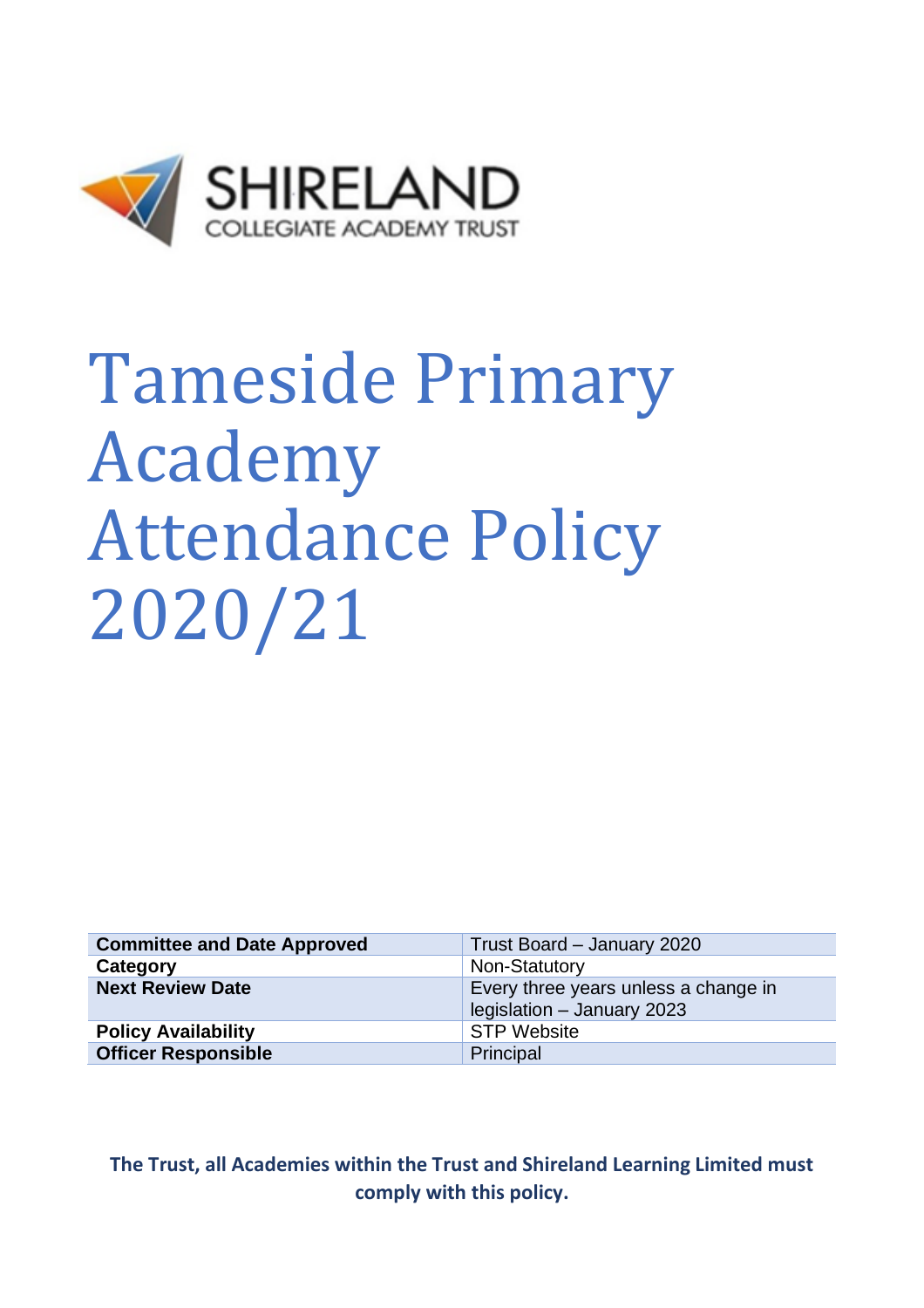# **Contents**

**…………………………………………………………………………………………………………**

# **1 Aims**

Good attendance and punctuality are vital for any child to succeed at school and regular school attendance from an early age creates a culture about the importance of education and learning so that all can benefit equally. Every day missed has an impact on their learning and persistent absenteeism means they fall behind significantly and are at risk of achieving their full potential.

# Research

Our school aims to meet its obligations with regards to school attendance by:

- Promoting good attendance and reducing absence, including persistent absence
- Ensuring every pupil has access to full-time education to which they are entitled
- Acting early to address patterns of absence

We will also support parents to perform their legal duty to ensure their children of compulsory school age attend regularly and will promote and support punctuality in attending lessons.

Being on time at the start of the school day is equally important so that the teacher can begin with all of their class on time. Having a good routine and being punctual helps children understand the significance of being organised and arriving promptly every day as they grow up and are ready for a life beyond school.

The foundation for good attendance is a strong partnership between the school, parents and the child, beginning from the early years and remains across the whole of their education.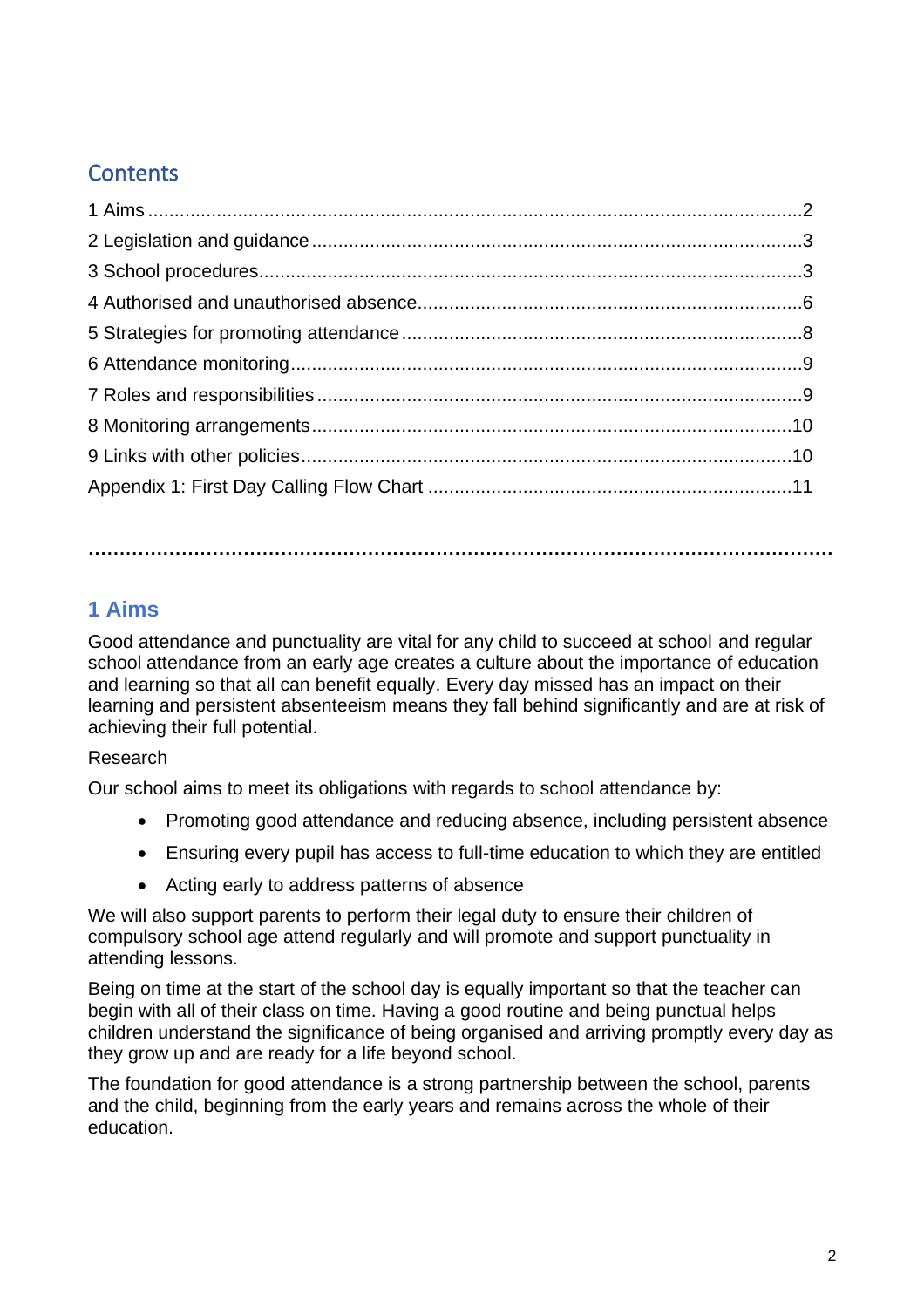# **2 Legislation and guidance**

This policy meets the requirements of the school attendance quidance from the Department for Education (DfE), and refers to the DfE's statutory guidance on [school](https://www.gov.uk/government/publications/parental-responsibility-measures-for-behaviour-and-attendance)  [attendance parental responsibility measures.](https://www.gov.uk/government/publications/parental-responsibility-measures-for-behaviour-and-attendance) These documents are drawn from the following legislation setting out the legal powers and duties that govern school attendance:

- [The Education Act 1996](https://www.legislation.gov.uk/ukpga/1996/56/part/VI/chapter/II)
- [The Education Act 2002](http://www.legislation.gov.uk/ukpga/2002/32/part/3/chapter/3)
- [The Education and Inspections Act 2006](http://www.legislation.gov.uk/ukpga/2006/40/part/7/chapter/2/crossheading/school-attendance)
- [The Education \(Pupil Registration\) \(England\) Regulations 2006](http://www.legislation.gov.uk/uksi/2006/1751/contents/made)
- [The Education \(Pupil Registration\) \(England\) \(Amendment\) Regulations 2010](http://www.centralbedfordshire.gov.uk/Images/amendment-regulation-2010_tcm3-8642.pdf)
- [The Education \(Pupil Registration\) \(England\) \(Amendment\) Regulations 2011](http://www.legislation.gov.uk/uksi/2011/1625/made)
- [The Education \(Pupil Registration\) \(England\) \(Amendment\) Regulations 2013](http://www.legislation.gov.uk/uksi/2013/756/made)
- [The Education \(Pupil Registration\) \(England\) \(Amendment\) Regulations 2016](http://legislation.data.gov.uk/uksi/2016/792/made/data.html)
- [The Education \(Penalty Notices\) \(England\) \(Amendment\) Regulations 2013](http://www.legislation.gov.uk/uksi/2013/756/pdfs/uksiem_20130756_en.pdf)

This policy also refers to the DfE's guidance on the [school census,](https://www.gov.uk/government/publications/school-census-2017-to-2018-guide-for-schools-and-las) which explains the persistent absence threshold.

#### **As an Academy this policy complies with our funding agreement and our Articles of Association.**

# **3 School procedures**

## **3.1 Attendance register**

By law, all schools are required to keep an attendance register, and all pupils must be placed on this register.

The attendance register will be taken at the start of the first session of each school day and once during the second session. It will mark whether every pupil is:

- Present
- Attending an approved off-site educational activity
- Absent
- Unable to attend due to exceptional circumstances

Any amendment to the attendance register will include:

- The original entry
- The amended entry
- The reason for the amendment
- The date on which the amendment was made
- The name and position of the person who made the amendment

See DfE website for attendance codes.

Every entry in the attendance register will be preserved for 3 years after the date on which the entry was made.

Using the word 'registration'

- The term 'registration' can carry several meanings, such as:
- The exact time when the register is taken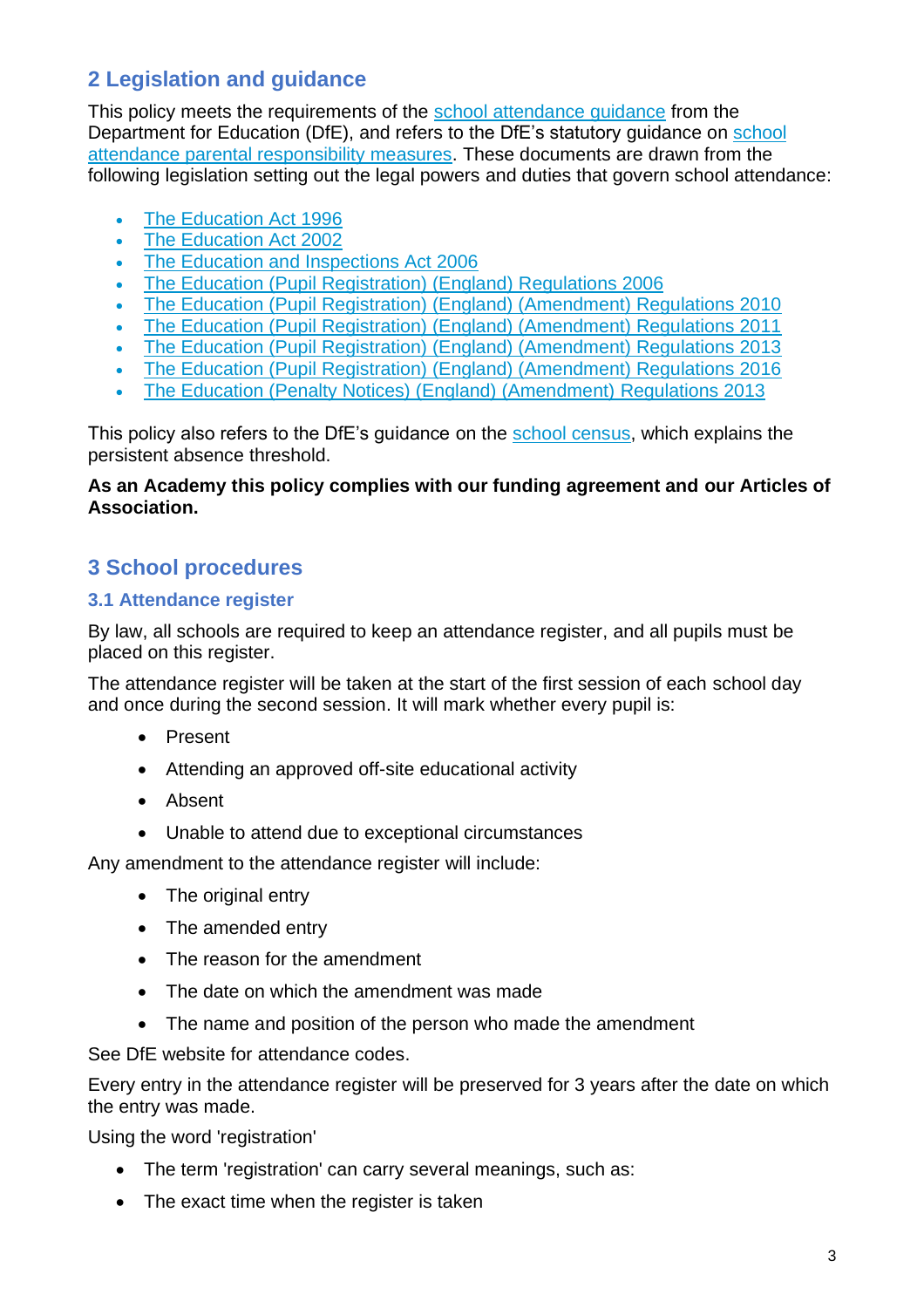- The period of time from a register opening to a register closing
- The period of time in which pupils are expected to arrive in school, at the end of which the register is taken
- The overall process of recording attendance

#### **At Tameside Primary Academy, we use the term 'registration' to mean the period of time from a register opening to a register closing.**

#### **Pupils must arrive in school by 8.30am on each school day ready for the register to be taken in class.**

The register for the first session will be taken at 8.35am and be completed by the teacher within 10 minutes. The register for the second session will be taken at 1.00pm and be completed by the teacher within 10 minutes.

## **3.2 Unplanned absence**

Parents must notify the school on the first day of an unplanned absence – for example, if their child is unable to attend due to ill health – by 8.30am or as soon as practically possible (see also section 6). Unacceptable reasons for being absent are for example, uniform not being ready or clean, headlice, looking after family members, transport issues, home appointments and other reasons deemed to be unacceptable by the school.

#### **Reporting an unplanned absence**

We do understand that there may be times, when a child is ill and the best place to be is at home with an adult. A sick child may be unhappy at school and unable to cope with schoolwork. If the illness is infectious, other children and teachers may also become ill, so the child must be kept at home.

Should your child have a highly infectious illness, tell us as soon as the doctor has confirmed this.

#### **Procedures**

Parents must notify the school by telephone if a child is absent or late.

Parents are expected to call the school in the morning **before 8.30am** if their child is going to be absent due to ill health. There is an answering machine in the main office so a message can be left at any time. **A verbal message from a child is not acceptable.**

We will follow up any unexplained absence or lateness with a phone call and/or a letter and a possible home visit will take place after school have notified the Local Authority of a child's absence. The school will be notified of the outcomes following the home visit.

If your child needs to leave school during the day, please let us know in advance. Unless we have contact from the parent, the child will not be allowed to leave the school premises.

Punctuality and absences are regularly monitored by both the school and the school's Attendance Officer. Attendance is a legal requirement which is enforced by our schools, our Trust and our home Local Authority - further details can be found on their website.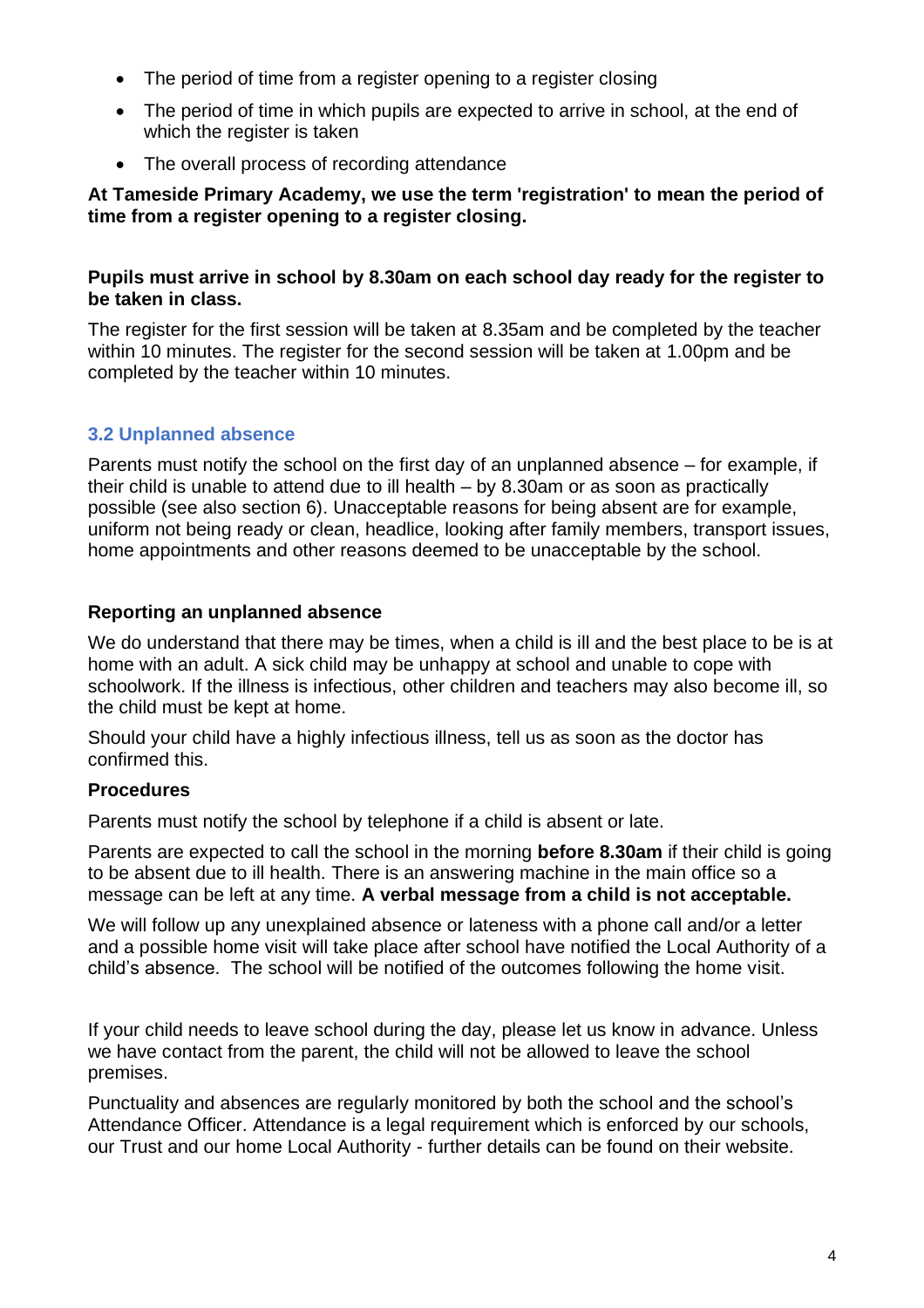The school will make a decision to accept a reason for a child's absence and whether to authorise that absence. In some circumstances further evidence of a child's illness may be requested**, such as a doctor's or hospital note, prescription, appointment card or other appropriate form of evidence.**

As a Trust we have a system in place to escalate any concerns about high levels of absence due to illness, including agreements about accessing addition services in order to provide appropriate support to pupils, particularly for long term illness.

Some examples of scenarios when medical evidence may be requested include:

- There are frequent, odd days of absence due to reported illness.
- Attendance is less than 90%.
- The same reasons for absence are frequently repeated.
- Where there is a particular medical problems and school may need evidence to seek additional support/provide support.

If the school is not satisfied about the authenticity of the illness, the absence will be recorded as unauthorised and parents will be notified of this in advance.

Information is transferred to other schools in the event of a transfer/midyear admission, in line with GDPR by way of electronic data systems, common transfer form, national curriculum assessment records.

# **3.3 Medical or dental appointments**

We encourage parents to make medical and dental appointments out of school hours where possible. Where this is not possible, the pupil should be out of school for the minimum amount of time necessary; an appointment at the start or end of the day would help minimise the amount of time out of class.

Missing registration for a medical or dental appointment is counted as an authorised absence if this has been agreed; **advance notice is required for authorising these absences.**

#### **Parents must phone or give written notice at least 48 hours before the appointment and provide evidence of the appointment to office staff.**

Applications for other types of absence in term time must also be made in advance. Information relating to whether the school can authorise such absences can be found in section 4.

# **3.4 Lateness and punctuality**

A pupil who arrives late but before the register has closed at will be marked as late, using the appropriate code.

A pupil who arrives after the register has closed will be marked as absent, using the appropriate code.

We track punctuality of all learners across the Trust and will ask to meet with families if it becomes a recurring issue. We have high expectations for punctuality and will follow up if the punctuality of any child falls below an acceptable level. Anything below 92%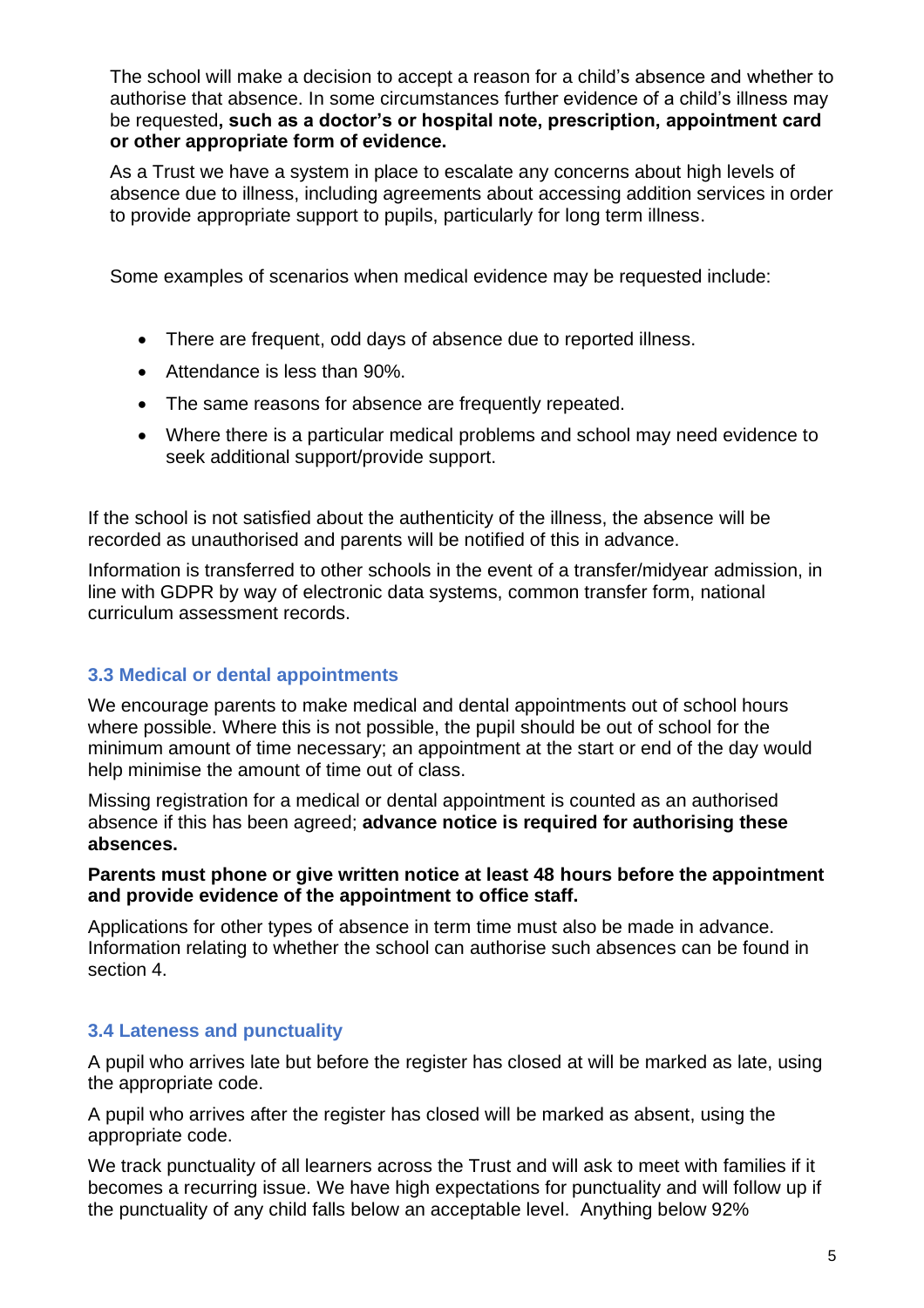attendance or where a child is persistently being late for school/being collected early from school, with be referred to the Local Authority.

#### **3.5 Following up absence**

The school will follow up any absences to ascertain the reason; ensure proper safeguarding action is taken where necessary; identify whether the absence is approved or not and identify the correct attendance code to use.

- Those children whose attendance falls below national average will be closely monitored and further action considered. School will challenge the attitude of those pupils and parents who give a low priority to attendance
- All registers will be checked, and absences monitored on a daily basis.
- Schools will analyse individual pupil data to identify quickly patterns of absence (and punctuality) which cause concern and parents will be informed by the school where their child's attendance causes concern
- School has a clear and escalating approach to intervention where there are concerns regarding school attendance. (See Section 4.2 for legal sanctions)
- After the school has attempted to address attendance issues with parents, and if there is no improvement the case will be escalated to the Standards and performance Committee and then the Local Authority.
- School has in place a system for enabling returning pupils to catch up on learning and reintegrate within the school.

#### **3.6 Leaving school early during the day**

- Pupils are not allowed to leave the site during the school day, unless accompanied by a member of staff or their known parent/carer; or to attend a school visit, an offsite scheduled lesson
- If a pupil has to leave the school during the day for illness or a parent is required to collect them for a medical appointment, their Parent is required to sign out at the School Office and speak to a senior member of staff. Where there are known medical appointments, parents should notify the school in advance and show evidence of the appointment.

#### **3.7 Reporting to parents**

We report on attendance and punctuality three times a year. Ahead of Parents' Evening an interim or full end of year report will include these figures and will be benchmarked against National Expectations.

Where attendance is a cause for concern or below 95%, parents and carers will be informed and invited to a meeting where an action plan to improve attendance is put in place. This information will be shared with the Local Authority and may result in a penalty notice.

# **4. Authorised and Unauthorised Absence**

**4.1 Granting approval for term-time absence**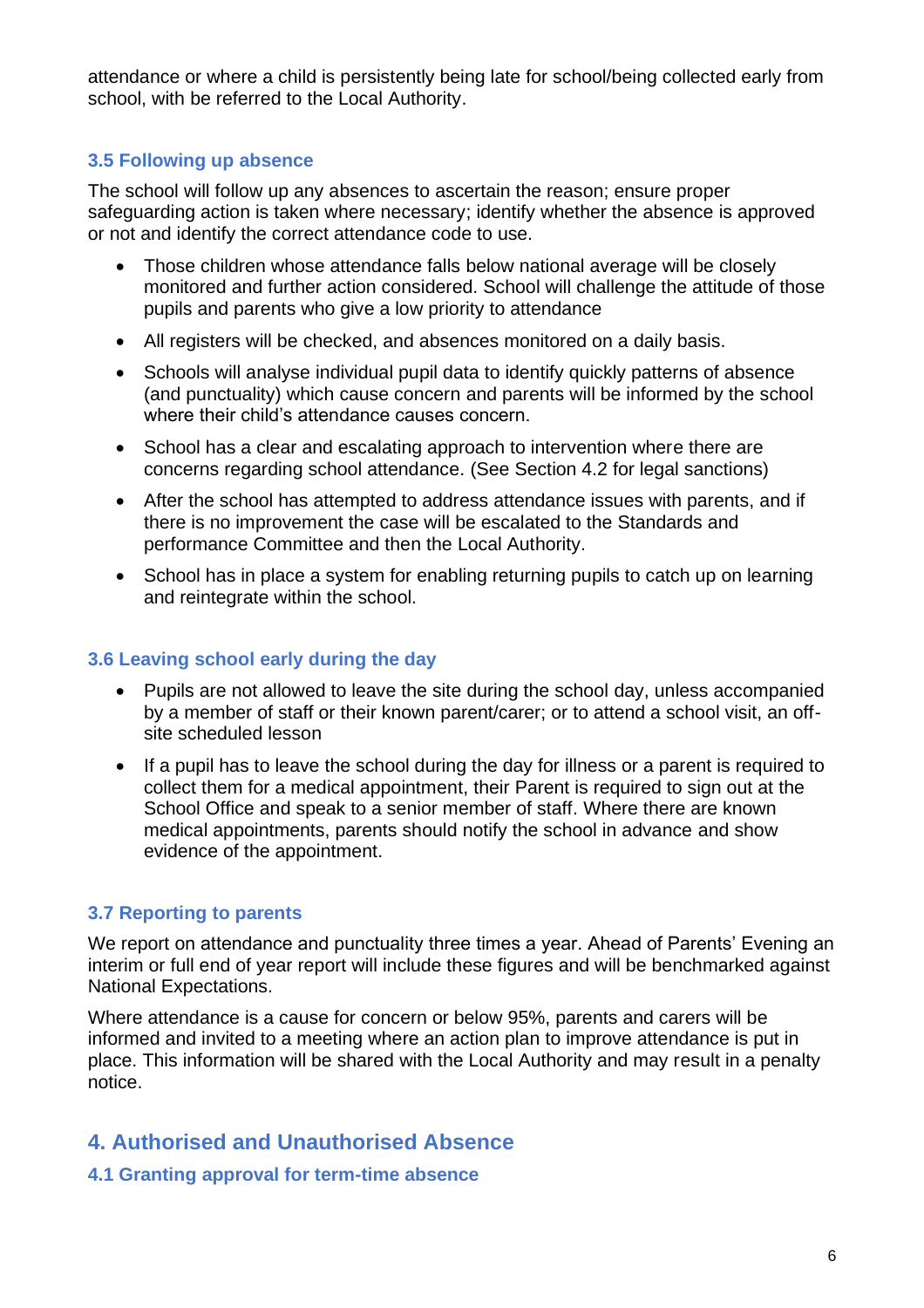Our Principal may not grant any leave of absence to pupils during term time unless they consider there to be 'exceptional circumstances'.

We define 'exceptional circumstances' as an instance where absence from school is recommended by a health professional as part of a child's rehabilitation from a medical or social emotional mental health immediate leave due to family bereavement or consideration to a request for children of Service personnel The school considers each application for term-time absence individually, taking into account the specific facts, circumstances and relevant context behind the request. A leave of absence is granted entirely at the Principal's discretion.

Valid reasons for **authorised absence** include:

- Illness and medical/dental appointments as explained in sections 3.2 and 3.3
- Religious observance where the day is exclusively set apart for religious observance by the religious body to which the pupil's parents belong. If necessary, the school will seek advice from the parents' religious body to confirm whether the day is set apart
- Traveller pupils travelling for occupational purposes this covers Roma, English and Welsh Gypsies, Irish and Scottish Travellers, Showmen (fairground people) and Circus people, Bargees (occupational boat dwellers) and New Travellers. Absence may be authorised only when a Traveller family is known to be travelling for occupational purposes and has agreed this with the school, but it is not known whether the pupil is attending educational provision

Procedure for requesting a planned absence

DFE guidelines make clear that leave of absence during term-time should be regarded as exceptional.

All leave of absence requests will be unauthorised unless the circumstances are deemed to be exceptional.

- If a parent/carer considers they require their child to have a leave of absence for exceptional circumstances, they should complete an absence request form (available from the school office) and submit this to the school at least six weeks prior to the date required. School will respond to the request within two weeks.
- Parent/carers MUST provide evidence of the exceptional circumstance and will be required to meet with a senior member of staff.
- If the Principal deems that the reasons for the request are exceptional and authorises the absences a written reply confirming that the request has been authorised will be sent to the parent/carer.
- If the Principal deems that the reasons are not exceptional and the leave of absence will not be authorised, a written reply informing the parents of this decision for each child and warning of the legal implications of the absence been taken will be sent to each parent.
- If once notified in writing of the decision to unauthorise the leave of absence, the absence is taken **it will** be marked as an unauthorised absence on the pupils register.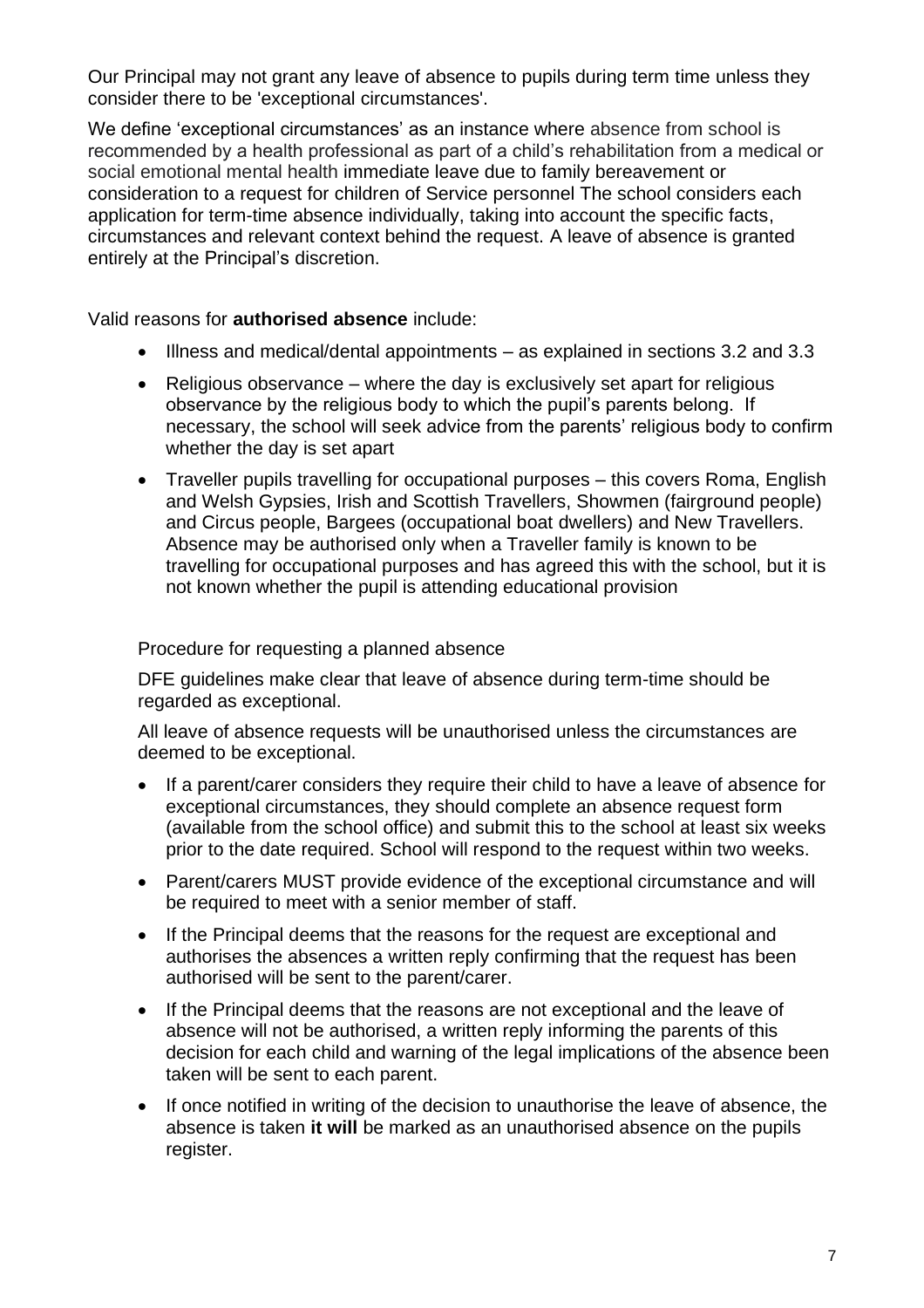• In the event of attendance being below 90% then the absences should be referred immediately to the Local Authority for consideration and could result in the issue of a penalty notice.

All children have equal access to a full education regardless of a child's gender, race, ethnicity, nationality, religion, disability, parentage, sexual orientation or other status and we are committed to ensuring that all of our children attend school as fully as possible.

#### **4.2 Legal sanctions**

The Education Act 1996 states that:

"If a child of compulsory school age who is a registered pupil at a school fails to attend regularly at the school, his parent is guilty of an offence (1A) and If in the circumstances mentioned in subsection (1) the parent knows that his child is failing to attend regularly at the school and fails to cause him to do so, he is guilty of an offence."

Schools can fine parents for the unauthorised absence of their child from school, where the child is of compulsory school age.

Tameside Primary Academy will abide by the Sandwell Code of Conduct when deciding on penalty notices for term time absence. The decision on whether or not to fine a parent ultimately rests with the Principal. This may take into account:

- · A number of unauthorised absences occurring within a rolling academic year
- · One-off instances of irregular attendance, such as holidays taken in term time without permission
- · Where an excluded pupil is found in a public place during school hours without a justifiable reason

If the Principal deems it necessary to fine the parent, this request will be made through the local authority who will issue a penalty notice at the current rate (available from the local authority website). The payment must be made directly to the local authority.

As per the local authority rules, if the payment has not been made after 28 days, the local authority can decide whether to prosecute the parent or withdraw the notice.

# **5. Strategies for promoting attendance**

As a School we understand how important both good attendance and punctuality is and promote this with all children, with half termly rewards for pupils who have exemplary attendance and are regularly punctual.

We ask families for their support in the following: -

- Making sure their child leaves for school with plenty of time to arrive on time.
- Supporting and encouraging their child by attending parents' evenings and other school events.
- Contacting the school to discuss any concerns regarding their child's attendance.
- Working partnership with the school to resolve any issues that are impacting on their child's attendance.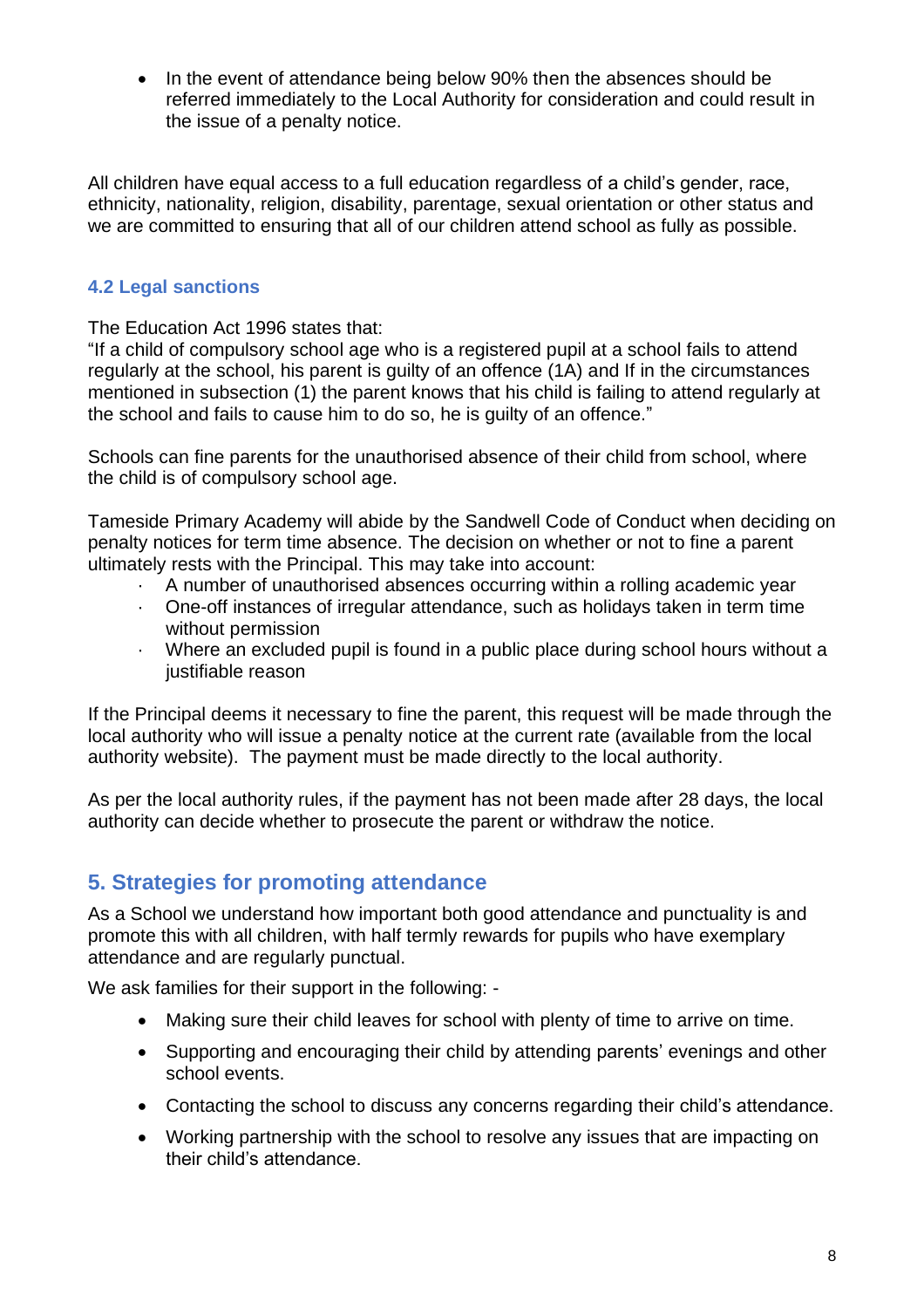# **6. Attendance monitoring**

The attendance officer monitors pupil absence on a daily basis where absence is connected to a safeguarding case and will be shared with the DSL and Safeguarding team.

Parents are expected to call the school in the morning before 8.30am if their child is going to be absent due to ill health (see section 3.2).

If a pupil's absence goes above 10 days in one academic year, we will contact the parents to discuss the reasons for this.

If after contacting parents a pupil's absence continue to rise, we will consider involving an education welfare officer.

The persistent absence threshold is 10%. If a pupil's individual overall absence rate is greater than or equal to 10%, the pupil will be classified as a **persistent absentee**.

Pupil-level absence data is collected each term, stored securely and published at national and local authority level through the DfE's school absence national statistics releases. The underlying school-level absence data is published alongside the national statistics. We compare our attendance data to the national average and share this at our Standards and Performance Committee and Trust Board. We also look at, compare and monitor particular cohorts of children whose absences may be a cause for concern and those children identified as being in need of intervention and support. In the event of children being absent for 10 consecutive school days, the school will make contact with the relevant Local Authority. In addition to this contact may be made to the appropriate Safeguarding Board.

# **7. Roles and responsibilities**

#### **7.1 The Standards and Performance Committee (SPC)**

The SPC is responsible for understanding the policy and procedures for absence and lateness and for monitoring attendance figures for the whole school on at least a termly basis. It also holds the Principal to account to know and understand the policy and for the implementation of this policy.

#### **7.2 The Principal**

The Principal is responsible for ensuring this policy is implemented consistently across the school, and for monitoring school-level absence data and reporting it to the SPC.

The Principal also supports other staff in monitoring the attendance of individual pupils and issues fixed-penalty notices, where necessary.

#### **7.3 The Attendance Officer**

The attendance officer:

- Monitors attendance data at the school and individual pupil level
- Reports concerns about attendance to the headteacher
- Works with education welfare officers at the Local Authority to tackle persistent absence
- Arranges calls and meetings with parents to discuss attendance issues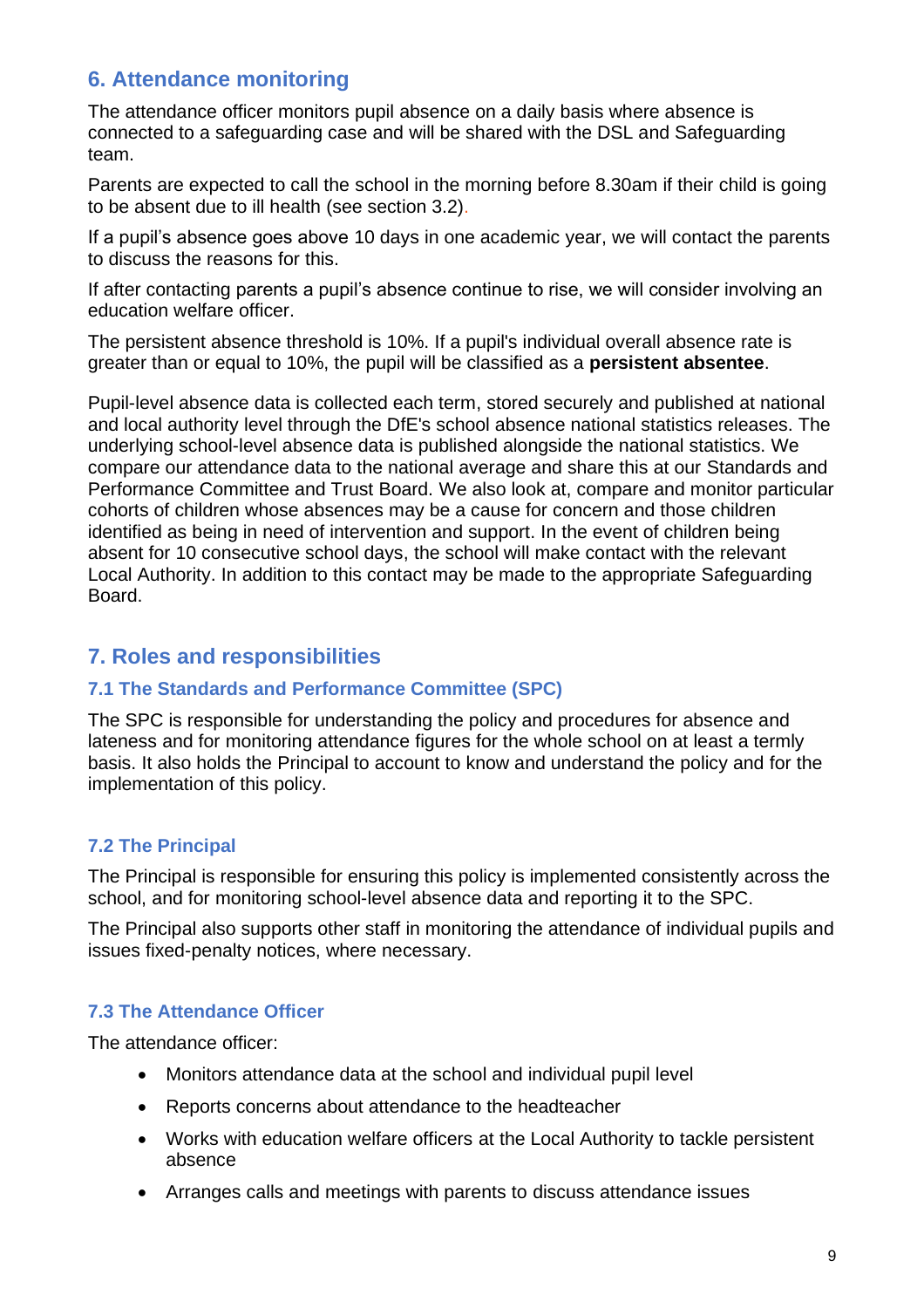- Advises the headteacher when to issue fixed-penalty notices
- Helps prepare reports that include attendance and punctuality figures for SPC meetings.

## **7.4 Class teachers**

Class teachers are responsible for recording attendance accurately on a daily basis, using the correct codes, and submitting this information to the school office within the specified timeframe (see Section 3.1).

They are also responsible for promoting good attendance and punctuality with their class and families

#### **7.5 Office staff**

Office staff are expected to take calls from parents about absence and record it on the school system.

# **8. Monitoring arrangements**

This policy will be reviewed as and when changes are required by the Principal. At every review, the policy will be shared with the SPC.

# **9. Links with other policies**

This policy is linked to our Child Protection and Safeguarding Policy